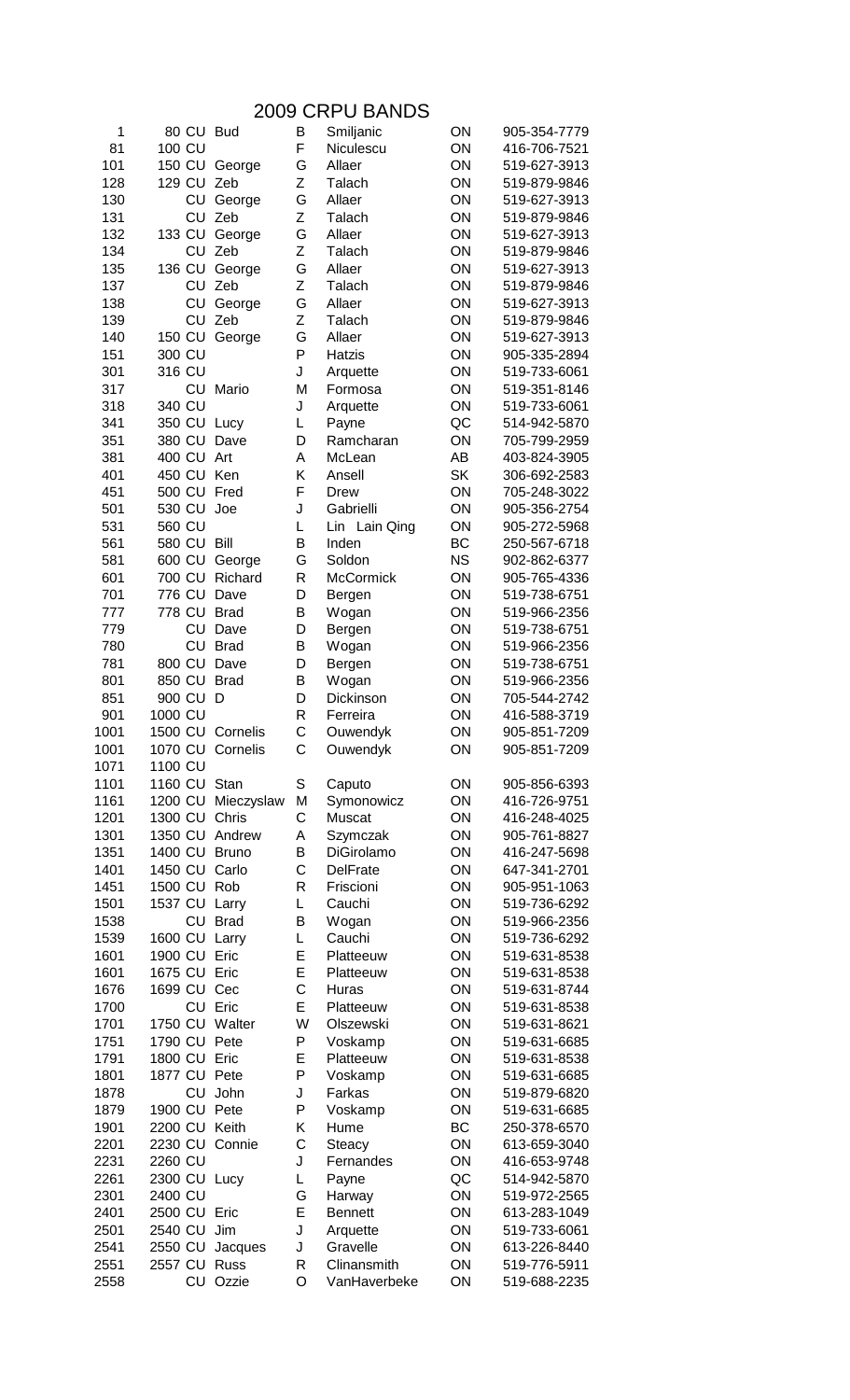| 2559         | 2600 CU Russ      |                   | R      | Clinansmith       | ON        | 519-776-5911                 |
|--------------|-------------------|-------------------|--------|-------------------|-----------|------------------------------|
| 2601         | 2700 CU Marco     |                   | M      | Virtucio          | ON        | 416-278-3179                 |
| 2701         |                   | 2860 CU Domenic   | D      | <b>DiPede</b>     | ON        | 416-741-8733                 |
| 2861         |                   | 2900 CU Stanislaw | S      | Matuszewski       | ON        | 905-457-9197                 |
| 2901         | 2980 CU Jack      |                   | J      | <b>Hicks</b>      | ON        | 905-579-1972                 |
| 2981         |                   | 3000 CU Maurice   | M      | Rochon            | ON        | 613-931-1649                 |
| 3001         | 3020 CU Gary      |                   | G      | Monminie          | ON        | 519-326-0446                 |
| 3021         | CU                | Allan             | Α      | Gauvin            | ON        | 519-533-1702                 |
| 3022         | 3080 CU           | Gary              | G      | Monminie          | ON        | 519-326-0446                 |
| 3081         |                   | 3100 CU Antoneo   | Α      | Santos            | ON        | 705-733-9958                 |
| 3101         |                   | 3171 CU Rodney    | R      | Duford            | ON        | 519-723-4325                 |
| 3172         | CU                | Csaba             | C      | <b>Stucz</b>      | ON        | 519-866-5171                 |
| 3173         |                   | 3200 CU Rodney    | R      | Duford            | ON        | 519-723-4325                 |
| 3201         | 3300 CU Guy       |                   | G      | Desjardins        | ON        | 613-850-0957                 |
| 3301         | 3400 CU Neil      |                   | N      | Caine             | BC        | 250-378-3713                 |
| 3401         | 3480 CU Gilles    |                   | G      | Pigeon            | QC        | 450-627-4518                 |
| 3481         | 3500 CU John      |                   | J      | Simo              | ON        | 705-726-1327                 |
| 3501         | 3600 CU Paul      |                   | P      | Phelan            | <b>BC</b> | 250-499-0199                 |
| 3601         | 3700 CU           |                   | Κ      | Zerr              | <b>SK</b> | 306-543-4361                 |
| 3701         | 3800 CU           |                   | A      | Mitu              | QC        | 450-659-1920                 |
| 3801         | 3850 CU Yvon      |                   | Υ      | Pearson           | ON        | 613-747-7240                 |
| 3851         | 3900 CU           | Jack              | J      | Davidson          | ON        | 905-383-1045                 |
| 3901         | 4000 CU           | Tom               | T      | McClatchey        | ON        | 905-987-3715                 |
| 4001         | 4040 CU           | Ted               | Τ      | Sztajerowski      | ON        | 519-925-6544                 |
| 4041         | 4051 CU Ron       |                   | R      | Parks             | ON        | 613-283-2066                 |
| 4052         | 4053 CU Ray       |                   | R      | Bowman Jr         | ON        | 613-541-0701                 |
| 4054         | CU                | Jeff              | J      | deVries           | ON        | 613-385-2416                 |
| 4055         | CU                | Mark              | M      | <b>Bianchet</b>   | ON        | 613-536-7159                 |
| 4056         | CU                | Ray               | R      | Bowman Jr         | ON        | 613-541-0701                 |
| 4057         | CU<br>4080 CU Ron | Mark              | M<br>R | <b>Bianchet</b>   | ON<br>ON  | 613-536-7159                 |
| 4058         | 4090 CU Gary      |                   |        | Parks             | <b>NS</b> | 613-283-2066                 |
| 4081         | 4100 CU Doug      |                   | G<br>D | Taylor            | ON        | 902-677-2975                 |
| 4091         | 4170 CU Alex      |                   | A      | O'Rourke          | ON        | 905-859-6073<br>807-473-9420 |
| 4101<br>4171 | 4200 CU Ken       |                   | Κ      | Crane             | BC        | 250-442-5545                 |
| 4201         | 4240 CU Henry     |                   | J      | Dougan<br>Fode    | ON        | 613-283-9733                 |
| 4241         |                   | 4280 CU Maurice   | M      |                   | ON        | 519-944-2051                 |
| 4281         | 4300 CU R         |                   | R      | Beneteau<br>Gould | ON        | 705-438-1221                 |
| 4301         | 4350 CU Jeff      |                   | J      | Damphouse         | ON        | 519-733-6465                 |
| 4351         |                   | CU Bev            | B      | Wiltsie           | ON        | 519-773-9586                 |
| 4352         | 4400 CU Jeff      |                   | J      | Damphouse         | ON        | 519-733-6465                 |
| 4401         | 4500 CU           | Tony              | Τ      | Paszterko         | ON        | 705-424-7708                 |
| 4501         | 4700 CU Lou       |                   | L      | Petrozza          | ON        | 519-925-6896                 |
| 4501         | 4550 CU Andy      |                   | Α      | Jorissem          | ON        | 519-925-6041                 |
| 4551         | 4600 CU Bern      |                   | B      | Miller            | ON        | 519-941-4132                 |
| 4601         | 4650 CU Ted       |                   | Τ      | Sztajerowski      | ON        | 519-925-6544                 |
| 4651         |                   | 4700 CU Norman    | N      | Tropea            | ON        | 519-941-6029                 |
| 4701         | 4750 CU Dave      |                   | D      | Bergen            | ON        | 519-738-6751                 |
| 4751         | 4800 CU           |                   | J      | Renaud            | ON        | 519-978-9614                 |
| 4801         |                   | 4900 CU Cornelis  | C      | Ouwendyk          | ON        | 905-851-7209                 |
| 4801         | 4805 CU           |                   |        |                   |           |                              |
| 4806         | 4835 CU           |                   | R      | Nalli             | ON        | 905-850-9545                 |
| 4836         | 4850 CU           |                   | F      | DelGrosso         | ON        | 905-851-3014                 |
| 4851         | 4900 CU Tony      |                   | Τ      | DeCesare          | ON        | 416-242-4194                 |
| 4901         | 5000 CU           | Dan               | D      | Horner            | ON        | 905-728-1616                 |
| 5001         | 5080 CU Jesse     |                   | J      | Bertinato         | ON        | 613-821-3783                 |
| 5081         | 5130 CU Frank     |                   | F      | VandenHeuvel      | AB        | 403-328-1010                 |
| 5081         | 5085 CU           | Jay               | J      | Oler              | AB        | 403-756-3800                 |
| 5086         | 5090 CU Brian     |                   | B      | Johnson           | AB        | 403-758-6313                 |
| 5091         | 5095 CU Art       |                   | A      | McLean            | AB        | 403-824-3905                 |
| 5096         | 5100 CU Kaz       |                   | Κ      | Sznerch           | AB        | 403-329-4901                 |
| 5101         | 5105 CU Fred      |                   | F      | <b>Sikkens</b>    | AB        | 403-394-0481                 |
| 5106         | 5110 CU Ted       |                   | Т      | Oddy              | AB        | 403-381-7552                 |
| 5111         | 5115 CU Gordon    |                   | G      | Chalmers          | AB        | 403-327-0732                 |
| 5116         | 5120 CU Oenze     |                   | O      | Plantinga         | AB        | 403-394-3505                 |
| 5121         | 5125 CU Len       |                   | L      | Gray              | AB        | 403-345-2411                 |
| 5126         | 5130 CU Frank     |                   | F      | VandenHeuvel      | AB        | 403-328-1010                 |
| 5131         | 5180 CU Tom       |                   | Τ      | Longhurst         | ON        | 613-475-9766                 |
| 5181         | 5200 CU R         |                   | R      | Gould             | ON        | 705-438-1221                 |
|              |                   |                   |        |                   |           |                              |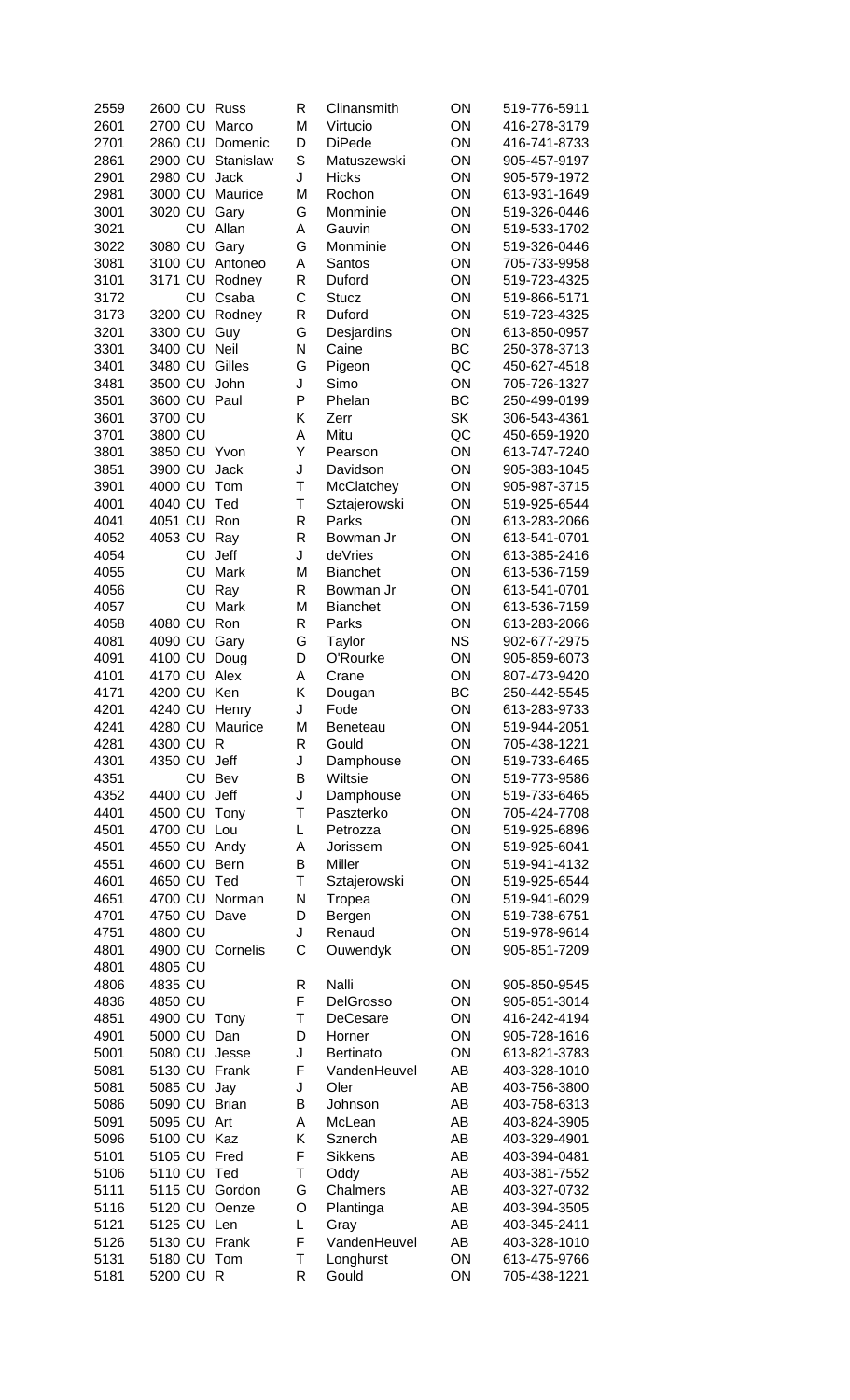| 5201         | 5250 CU Stan  |                 | S            | Burdzinski       | ON       | 905-664-6841                 |
|--------------|---------------|-----------------|--------------|------------------|----------|------------------------------|
| 5251         | 8288 CU Mel   |                 | M            | <b>Brand</b>     | ON       |                              |
| 5289         |               | CU Ronson       | R            | Sandham          | ON       | 519-688-2239                 |
| 5290         | 5300 CU       | Mel             | M            | <b>Brand</b>     | ON       |                              |
| 5301         | 5324 CU Wray  |                 | W            | Shearon          | ON       | 519-251-9949                 |
| 5325         | CU            | Paul            | P            | Gauvin           | ON       | 519-456-5239                 |
| 5326         | 5400 CU       | Wray            | W            | Shearon          | ON       | 519-251-9949                 |
| 5401         | 5430 CU       | lan             | L            | <b>Butkovic</b>  | AB       | 780-466-1965                 |
| 5431         | 5440 CU       | Jim             | J            | Levia            | ON       | 613-521-0925                 |
| 5441         | 5500 CU       | Hal             | н            | Hickton          | ON       | 519 674 2352                 |
| 5501         | 6080 CU       | Bill            | B            | Hyder            | ON       | 905-623-1104                 |
| 5501         | 5550 CU Keith |                 | Κ            | <b>Brown</b>     | ON       | 905-668-0097                 |
| 5551         | 5600 CU Don   |                 | D            | Glionna          | ON       | 905-723-5687                 |
| 5601         | 5604 CU       | Ron             | R            | Hastie           | ON       | 905-895-9284                 |
| 5605         | 5800 CU       | Bill            | B            | Hyder            | ON       | 905-623-1104                 |
| 5801         | 5900 CU Linda |                 | L            | <b>Broere</b>    | ON       | (905) 355-3931               |
| 5901         | 6000 CU Joe   |                 | J            | Vanderveer       | ON       | 905-623-4089                 |
| 6001         | 6050 CU Tom   |                 | T            | White            | ON       | 405-620-0602                 |
| 6051         | 6080 CU Colin |                 | C            | McIntosh         | ON       | 905-571-6642                 |
| 6081         | 6100 CU       |                 | M            | Bau              | ON       | 905-468-2654                 |
| 6101         | 6150 CU Paul  |                 | P            | Phelan           | BC       | 250-499-0199                 |
| 6151         | 6200 CU       | Ken             | Κ            | Su               | ON       | 416-292-5679                 |
| 6201         | 6219 CU       | Thomas          | Τ            | Loyen            | ON       | 613-224-0199                 |
| 6220         | 6221 CU       | Geoff           | G            | Ubdegrove        | ON       | 613-382-4005                 |
| 6222         | 6250 CU       | Thomas          | T            | Loyen            | ON       | 613-224-0199                 |
| 6251         | 6300 CU       |                 | A            | Benedetti        | ON       | 416-762-1093                 |
| 6301         | 6340 CU Keith |                 | Κ            | Horner           | ON       | 705-692-5255                 |
| 6341         | 6400 CU       | Joseph          | J            | Cassar           | ON       | 519-253-2304                 |
| 6401         | CU            | <b>Burt</b>     | B            | Elsner           | ON       | 613-256-1222                 |
| 6402         | CU            | Geoff           | G            | Ubdegrove        | ON       | 613-382-4005                 |
| 6403         | 6421 CU       | <b>Burt</b>     | B            | Elsner           | ON       | 613-256-1222                 |
| 6422         |               | CU Dave         | D            | Gibson           | ON       | 613-353-2435                 |
| 6423         | 6433 CU Burt  |                 | B            | Elsner           | ON       | 613-256-1222                 |
| 6434         |               | CU Dave         | D            | Gibson           | ON       | 613-353-2435                 |
| 6435<br>6437 | 6436 CU Burt  | CU Wayne        | В<br>W       | Elsner<br>Whaley | ON<br>ON | 613-256-1222<br>613-374-1884 |
| 6438         |               | CU Jeff         | $\mathsf{J}$ | deVries          | ON       | 613-385-2416                 |
| 6439         | 6440 CU Burt  |                 | В            | <b>Elsner</b>    | ON       | 613-256-1222                 |
| 6441         |               | CU Wayne        | W            | Whaley           | ON       | 613-374-1884                 |
| 6442         | 6450 CU       | <b>Burt</b>     | B            | Elsner           | ON       | 613-256-1222                 |
| 6451         | 6494 CU       | Gord            | G            | Jarrett          | ON       | 613-346-0188                 |
| 6495         |               | CU Lorne        | L            | McIntyre         | ON       | 613-936-6575                 |
| 6496         | 6500 CU       | Gord            | G            | <b>Jarrett</b>   | ON       | 613-346-0188                 |
| 6501         | 6600 CU       |                 | S            | Mankowski        | ON       | 519-853-0772                 |
| 6601         | 6750 CU       | Christos        | C            | <b>Mellidis</b>  | QC       | 450-649-0927                 |
| 6751         | 6800 CU Bob   |                 | B            | Eddie            | ON       | 613-623-0006                 |
| 6801         | 6827 CU       | <b>Bruce</b>    | B            | Hyland           | ON       | 613-623-0389                 |
| 6828         | CU            | Joe             | J            | Splinter         | ON       | 613-544-5143                 |
| 6829         |               | CU Frank        | F            | Goodfellow       | ON       | 613-375-6234                 |
| 6839         | 6840 CU Bruce |                 | B            | Hyland           | ON       | 613-623-0389                 |
| 6841         | 6850 CU Diego |                 | D            | Fabris           | ON       | 905-820-1107                 |
| 6851         | 6900 CU       | Geo             | G            | Rowley           | AB       | 780-639-2490                 |
| 6901         | 7000 CU Paul  |                 | P            | <b>Bennett</b>   | ON       | 905-983-5994                 |
| 7001         | CU            |                 | F            | Almeida          | ON       | 519-649-1471                 |
| 7002         | CU            | John            | J            | Favorito         | ON       | 519-485-6061                 |
| 7003         | 7070 CU       |                 | F            | Almeida          | ON       | 519-649-1471                 |
| 7071         |               | 7100 CU Carmelo | C            | Cannova          | ON       | 416-936-1944                 |
| 7101         | 7102 CU       |                 | W            | Rivait           | ON       | 519-974-8654                 |
| 7103         |               | CU Tony         | Τ            | Nugent           | ON       | 519-352-8804                 |
| 7104         | 7140 CU       |                 | W            | Rivait           | ON       | 519-974-8654                 |
| 7141         | 7190 CU Alex  |                 | A            | Psiuk            | ON       | 705-673-7927                 |
| 7191         | 7200 CU       | Kurt            | Κ            | Schierholz       | AB       | 780-489-1097                 |
| 7201         | 7250 CU       | Tommy           | Τ            | Wilton           | ON       | 905-689-4999                 |
| 7251         | 7600 CU       | Bev             | B            | Wiltsie          | ON       | 519-773-9586                 |
| 7251         | 7300 CU       | Jerry           | J            | Antonissen       | ON       | 519-773-8981                 |
| 7301         | 7370 CU Bev   |                 | B            | Wiltsie          | ON       | 519-773-9586                 |
| 7371         | 7400 CU       |                 |              |                  |          |                              |
| 7401         | 7440 CU Joe   |                 | J            | Hollingsworth    | ON       | 519-777-3324                 |
| 7441         | 7455 CU       |                 |              |                  |          |                              |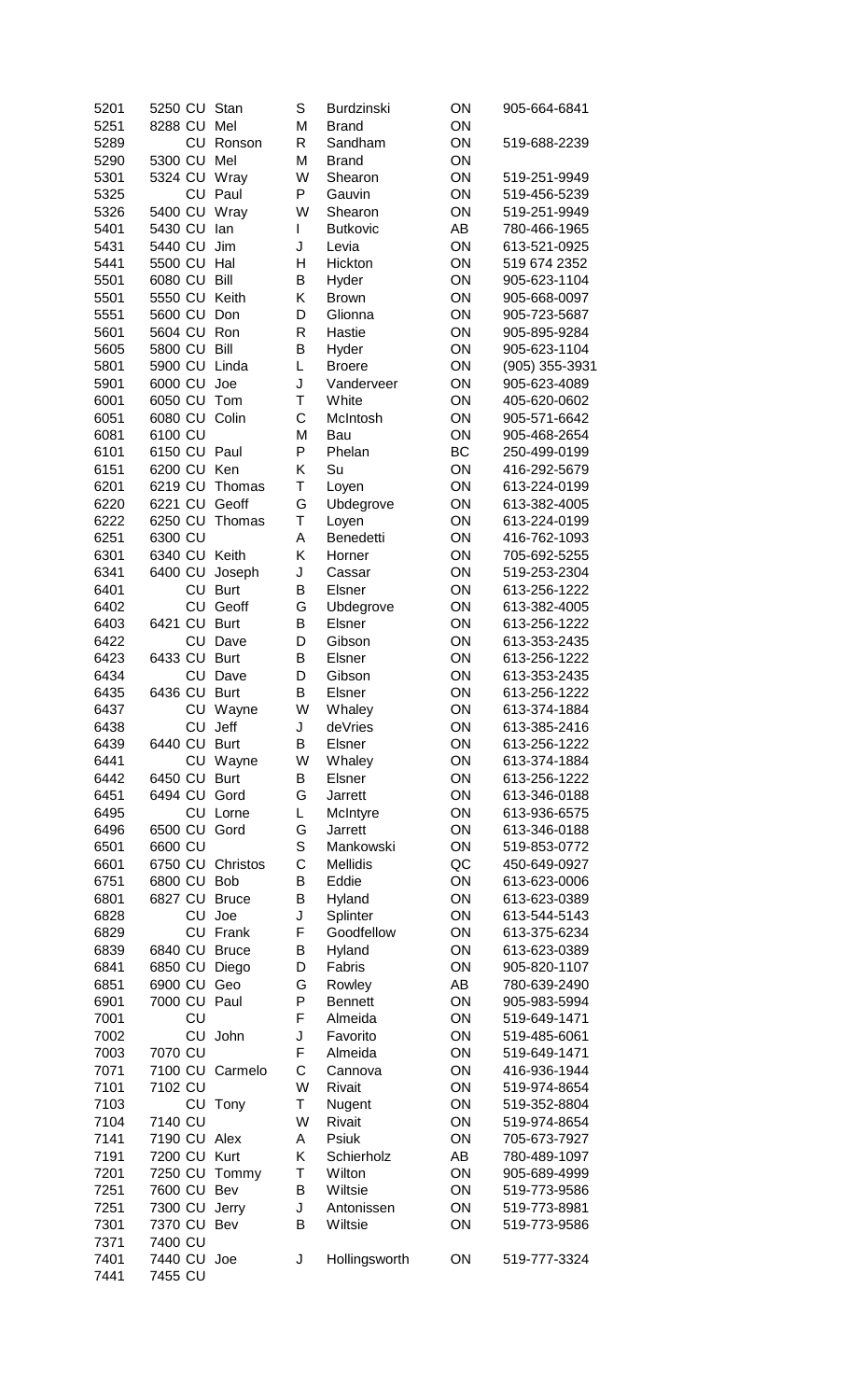| 7456  | 7500 CU George |                  | G           | Hoekstra         | ON        | 519-633-0138 |
|-------|----------------|------------------|-------------|------------------|-----------|--------------|
| 7501  | 7600 CU        | Tony             | T           | VanRooy          | ON        | 519-773-3846 |
| 7601  | 7650 CU        |                  | Κ           | Frank            | AB        | 780-973-3411 |
|       |                |                  |             |                  |           |              |
| 7651  |                | 7690 CU Leonardo | L           | Andrade          | ON        | 416-531-6497 |
| 7691  | 7700 CU        | Carmelo          | C           | Cannova          | ON        | 416-936-1944 |
| 7701  | 7800 CU        |                  | C           | <b>Bielen</b>    | ON        | 905 803-9250 |
|       |                |                  |             |                  |           |              |
| 7801  | 7808 CU        | Zeb              | Ζ           | Talach           | ON        | 519-879-9846 |
| 7809  |                | Paul             | P           | Aucion           | ON        | 519-753-3322 |
|       |                |                  |             |                  |           |              |
| 7810  | 7841           | Zeb              | Z           | Talach           | ON        | 519-879-9846 |
| 7842  | 7844           | Durval           | D           | <b>Medeiros</b>  | ON        | 519-539-8031 |
| 7845  | 7847           | Zeb              | Ζ           | Talach           | ON        | 519-879-9846 |
|       |                |                  |             |                  |           |              |
| 7848  |                | Guido            | G           | Madrusan         | ON        | 519-428-1787 |
| 7849  | 7851           | Zeb              | Z           | Talach           | ON        | 519-879-9846 |
|       |                |                  | P           |                  |           |              |
| 7852  |                | Paul             |             | Aucion           | ON        | 519-753-3322 |
| 7853  | 7854           | Zeb              | Z           | Talach           | ON        | 519-879-9846 |
| 7855  | 7869 CU        | <b>Steve</b>     | S           | English          | ON        | 519-676-3543 |
|       |                |                  |             |                  |           |              |
| 7870  |                | Guido            | G           | Madrusan         | ON        | 519-428-1787 |
| 7881  | CU             | Zeb              | Z           | Talach           | ON        | 519-879-9846 |
| 7882  | 7885 CU        | <b>Steve</b>     | S           | English          | ON        | 519-676-3543 |
|       |                |                  |             |                  |           |              |
| 7886  | 7900 CU        | Zeb              | Z           | Talach           | ON        | 519-879-9846 |
| 7901  | 7940 CU        | Robert           |             | R W Stewart      | ON        | 705-789-4775 |
|       | 7960 CU        |                  |             |                  | ON        |              |
| 7941  |                | Daniel           | D           | Walser           |           | 519-846-9781 |
| 7961  | 8000 CU        | John             | J           | Coxon            | ON        | 905-735-4862 |
| 8001  | 8100 CU        | Jan              | J           | Sobczyszak       | AB        | 780-305-1088 |
|       |                |                  |             |                  |           |              |
| 8101  | 8140 CU        | Derek            | D           | Glaspell         | ON        | 905-433-5543 |
| 8141  | 8180 CU        |                  | R           | Hecht            | <b>BC</b> | 250-866-5321 |
|       |                |                  | J           |                  | <b>BC</b> |              |
| 8181  | 8200 CU        |                  |             | Radsma           |           | 250-956-4260 |
| 8201  | 8300 CU        | Gerry            | G           | Camacho          | ON        | 519-742-2895 |
| 8301  | 8460 CU        | Art              | A           | Plasschaert      | ON        | 613-475-9417 |
|       |                |                  |             |                  |           |              |
| 8461  | 8500 CU        |                  | D           | Rainville        | QC        | 450-560-9256 |
| 8501  | 8600 CU        | Silvio           | $\mathsf S$ | Mattacchione     | ON        | 905-985-3555 |
| 8601  | 8700 CU        | <b>Bernie</b>    | B           | Bedard           | ON        | 613-487-2649 |
|       |                |                  |             |                  |           |              |
| 8701  | 8750 CU        |                  | R           | Faulkenham       | ON        | 705-835-6158 |
| 8751  | 8777 CU Herman |                  | Η           | Popp             | ON        | 519-762-5056 |
|       |                |                  |             |                  |           |              |
| 8778  | CU             | Raymond          | R           | <b>Bentley</b>   | ON        | 519-866-3028 |
| 8779  | 8800 CU Herman |                  | Η           | Popp             | ON        | 519-762-5056 |
| 8801  | 8850 CU        | <b>Brian</b>     | B           | Popp             | ON        | 519-652-2942 |
|       |                |                  |             |                  |           |              |
| 8851  | 8880 CU        |                  | P           | <b>Hrycyk</b>    | BC        | 604-794-3323 |
| 8881  | 8900 CU Frank  |                  | F           | Schmidt          | <b>NS</b> | 902-657-0262 |
| 8901  | 9000 CU        | Leigh            | L           | Oliver           | PEI       | 902-853-3646 |
|       |                |                  |             |                  |           |              |
| 9001  | 9100 CU        |                  | R           | Ridder           | ON        | 613-592-0414 |
| 9101  | 9200 CU Art    |                  | Α           | Gast             | <b>BC</b> | 250-722-3402 |
|       |                |                  | P           |                  |           |              |
| 9201  | 9300 CU        | Peter            |             | Korzec           | ON        | 905-495-6156 |
| 9301  | 9400 CU        | John             | J           | Nelson           |           |              |
| 9401  | 9450 CU        | <b>DJ</b>        | D J         | Drogo            | ON        |              |
|       |                |                  |             |                  |           |              |
| 9451  | 9500 CU Alex   |                  | A           | Wewior           | ON        | 416-239-7569 |
| 9501  | 9530 CU        | Robert           | $\mathsf R$ | Lee              | ON        | 705 859 1676 |
| 9531  | 9560 CU        | Ken              | Κ           | He               | ON        | 905-497-5019 |
|       |                |                  |             |                  |           |              |
| 9561  | 9590 CU        | Mitch            | M           | <b>Brzezicki</b> | ON        | 905-725-8411 |
| 9591  | 9560 CU        | Doug             | D           | O'Rourke         | ON        | 905-859-6073 |
| 9601  | 9800 CU        | John             | J           | Olfert           | <b>MB</b> | 204-668-1413 |
|       |                |                  |             |                  |           |              |
| 9801  | 10150 CU       | Erhardt          | E           | Schimann         | ON        | 905-468-0219 |
| 9801  | 9850 CU        | Joe              | J           | Gabrielli        | ON        | 905-356-2754 |
|       |                |                  |             |                  |           |              |
| 9851  | 9870 CU        | John             | J           | <b>Kiess</b>     | ON        | 905-934-8671 |
| 9871  | 9970 CU        | Jerry            | J           | <b>Dulas</b>     | ON        | 905-937-9667 |
| 9971  | 9980 CU        | Joe              | J           | Gabrielli        | ON        | 905-356-2754 |
|       |                |                  |             |                  |           |              |
| 9981  | 10000 CU       | Werner           | W           | Zastrow          | ON        | 905-934-6102 |
| 10001 | 10050 CU       | Steven           | S           | Williams         | ON        | 905-688-9094 |
| 10051 | 10140 CU       | <b>Terry</b>     | Τ           | Harvey           | ON        | 905-988-1417 |
|       |                |                  |             |                  |           |              |
| 10141 | 10150 CU       | <b>Bud</b>       | B           | Smiljanic        | ON        | 905-354-7779 |
| 10151 | 10180 CU       | James            | J           | Troyan           | <b>MB</b> | 204-344-5979 |
| 10181 | 10200 CU       | Dominick         | D           |                  | ON        | 905-936-9884 |
|       |                |                  |             | Spalvieri        |           |              |
| 10201 | 10300 CU       | Dan              | D           | Horner           | ON        | 905-728-1616 |
| 10301 | 10700 CU       |                  | Η           | Liu              | ON        | 416-491-6072 |
|       |                |                  |             |                  |           |              |
| 10701 | 10850 CU Frank |                  | F           | Jucknat          | ON        | 705-335-2771 |
| 10851 | 10870 CU       | Bill             | B           | Merriman         | BC        | 250-722-3288 |
| 10871 | 10900 CU       | Daniel           | D           | Plasse           | QC        | 819-985-1428 |
|       |                |                  |             |                  |           |              |
| 10901 | 10920 CU Les   |                  | L           | Peters           | AB        | 403-885-2827 |
| 10921 | 10950 CU Gardi |                  | G           | Gamboa           | ON        | 647-998-1229 |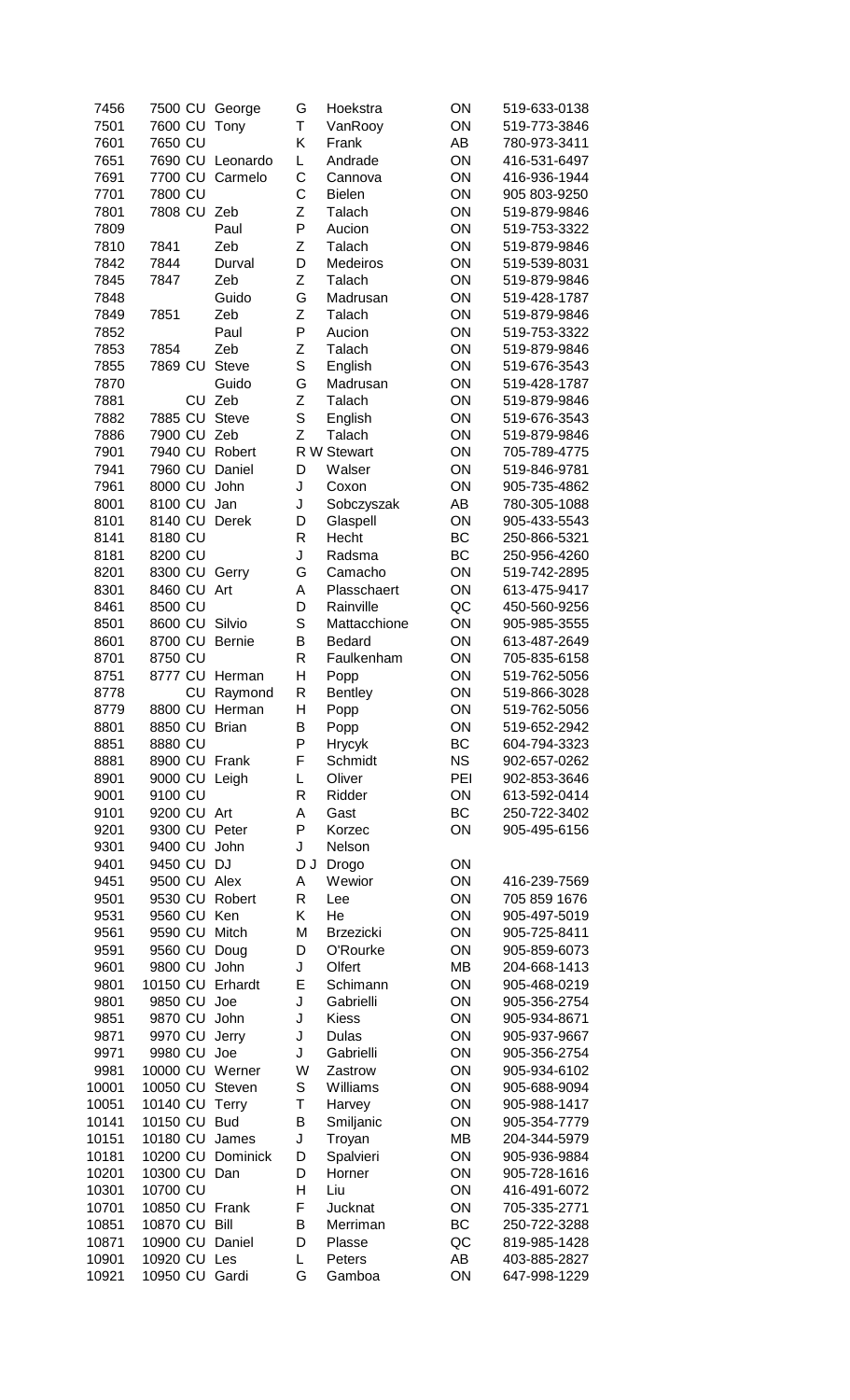| 10951 | 10990 CU       |    | Ken                       | Κ | McGregor        | ON        | 519-768-5548 |
|-------|----------------|----|---------------------------|---|-----------------|-----------|--------------|
| 10991 | 11000 CU       |    | G                         | G | Machado         | ON        | 519-619-7800 |
| 11001 | 11070 CU       |    | John                      | J | Zagrodzki       | ON        | 905-643-3346 |
| 11071 | 11100 CU       |    |                           | Κ | Kryszajtys      | ON        | 905-271-9114 |
| 11101 | 11300 CU       |    | Maroslav                  | M | Olejnik         | ON        | 905-547-7635 |
|       | 11400 CU       |    |                           | M | Corriea         | <b>BC</b> |              |
| 11301 |                |    |                           |   |                 |           | 604-992-3668 |
| 11401 | 11480 CU Brian |    |                           | B | Gvora           | ON        | 807-767-6547 |
| 11481 | 11600 CU       |    | Ales                      | Α | Neumann         | ON        | 519-472-2877 |
| 11601 | 11602 CU       |    | Julian                    | J | Mitoraj         | ON        | 519-457-3269 |
| 11603 |                | CU | Mario                     | M | Formosa         | ON        | 519-351-8146 |
| 11604 | 11750 CU       |    | Julian                    | J | Mitoraj         | ON        | 519-457-3269 |
| 11751 | 11800 CU       |    | Marilyn                   | M | Awram           | ON        | #            |
| 11801 | 11900 CU       |    | Raymond                   | R | Ford            | ON        | 519-636-2806 |
| 11901 | 12000 CU       |    | Henry                     | Η | Chmiel          | ON        | 519-453-6525 |
| 12001 | 12300 CU       |    | Hamilton                  | Η | McIntyre        | ON        | 519-463-5801 |
| 12301 | 12340 CU       |    | Muhammad                  | M | Shah            | ON        | 905-502-6464 |
|       | 12360 CU       |    | Richard                   | R | Ruber           | ON        |              |
| 12341 |                |    |                           |   |                 |           | 905-957-7893 |
| 12361 | 12400 CU       |    | Jason                     | J | Spurr           | ON        | 289-260-1382 |
| 12401 | 12550 CU       |    | Mike                      | M | Oswald          | ON        | 519-662-2361 |
| 12551 | 12570 CU       |    | Paul                      | P | Finch           | ON        | 519-887-8188 |
| 12571 | 12630 CU       |    | Ted                       | Τ | Langs           | ON        | 519-633-6220 |
| 12631 | 12690 CU       |    | Clinton                   | C | Morden          | <b>BC</b> | 250-428-9922 |
| 12691 | 12700 CU       |    | Joe                       | J | Guiomar         | QC        | 450-682-4598 |
| 12701 | 12800 CU       |    | Durval                    | D | Medeiros        | ON        | 519-539-8031 |
| 12801 | 12870 CU       |    | Val                       | V | Bojidar         | <b>BC</b> | 250-769-0541 |
| 12871 | 12900          |    | Vic                       | V | Loewen          | <b>BC</b> | 250-764-9825 |
| 12901 | 12920          |    | Val                       | V | Bojidar         | BC        | 250-769-0541 |
| 12921 | 12980 CU       |    | Jim                       | J | Smith           | ВC        | 250-494-1352 |
|       |                |    |                           |   |                 |           |              |
| 12981 | 13000 CU       |    | Bogdan                    | B | <b>Szlendak</b> | ON        | 519-758-5771 |
| 13001 | 13050 CU       |    | Anthony                   | T | Poetker         | <b>MB</b> | 204-346-4166 |
| 13051 | 13080 CU       |    | Michael                   | M | Boghosian       | ON        | 416-510-3340 |
| 13081 | 13100 CU       |    | G                         | G | Machado         | ON        | 519-619-7800 |
| 13101 | 13200 CU Klaus |    |                           | Κ | Petzold         | AB        | 780-461-8414 |
| 13201 | 13500 CU       |    | Tony                      | Т | Alves           | ON        | 905-478-1511 |
| 13501 | 13550 CU       |    | John                      | J | Maciag          | ON        | 905-278-1948 |
| 13551 | 13600 CU Larry |    |                           | L | Scouten         | ON        | 613-283-8629 |
| 13601 | 13620 CU       |    | Andy                      | A | Rathwell        | BС        | 250-949-8371 |
| 13621 | 13640 CU       |    | Mackenzie                 | M | <b>Barkley</b>  | ON        | 613-448-3342 |
| 13641 | 13670 CU       |    | Allan                     | Α | Chambers        | ON        | 519-426-2200 |
| 13671 | 13680 CU       |    | Joe                       | J | Guiomar         | QC        | 450-682-4598 |
| 13681 |                |    |                           |   |                 |           |              |
|       | 13700 CU       |    | Dale                      | D | <b>Burt</b>     | ON        | 519-443-0706 |
| 13701 | 13800 CU       |    |                           | L | Forget          | ON        | 705-549-4265 |
| 13801 | 13900 CU Reg   |    |                           | R | Wiltshire       | ON        | 613-472-5956 |
| 13901 | 14000 CU       |    |                           | P | Trezzi          | ON        | 416-783-2611 |
| 14001 | 14200 CU Ben   |    |                           | B | Ferber          | ON        | 519-738-3237 |
| 14201 | 14350 CU Les   |    |                           | L | Koper           | ON        | 905-575-5232 |
| 14351 | 14400 CU Terry |    |                           | T | Lopes           | ON        | 905-655-6755 |
| 14401 | 14500 CU       |    | Gerry                     | G | Schuur          | ON        | 905-772-5277 |
| 14501 | 14600 CU       |    | M                         | M | Swistak         | <b>MB</b> | 204-586-5310 |
| 14601 | 14700 CU       |    |                           | F | Pascone         | QC        | 450-247-9028 |
| 14701 | 14760 CU       |    | Gary                      | G | Loiselle        | ON        | 519-992-6377 |
| 14761 | 14840 CU       |    | <b>Morris</b>             | M | Koback          | AB        | 780-581-8680 |
| 14841 | 14880 CU       |    | Dan                       | D | Conkin          | AB        | 403-475-6048 |
|       |                |    |                           |   |                 |           |              |
| 14881 | 14900 CU       |    | George                    | G | Jimas           | ON        | 416-292-9391 |
| 14901 | 15000 CU       |    | K                         | Κ | Schmidt         | AB        | 980-986-6781 |
| 15001 | 15300 CU       |    | Pierre-Andre P-A Girardin |   |                 | QC        | 819-362-2752 |
| 15301 | 15630 CU       |    | Tom                       | Τ | Hardy           | ON        | 519-227-4166 |
| 15301 | 15321 CU       |    | John                      | J | Veens           | ON        | 519-828-3899 |
| 15322 |                | CU | Bill                      | B | Sowden          | ON        | 519-345-2986 |
| 15323 |                | CU | Tom                       | Τ | Hardy           | ON        | 519-227-4166 |
| 15324 | 15360 CU       |    | John                      | J | Veens           | ON        | 519-828-3899 |
| 15361 | 15375 CU       |    | Jordan                    | J | Veens           | ON        | 519-828-3899 |
| 15376 | 15390 CU       |    | James                     | J | Southern        | ON        | 519-247-3622 |
| 15391 | 15400 CU       |    | Bill                      | B | Sowden          | ON        | 519-345-2986 |
| 15401 | 15425 CU       |    | Jordan                    | J | Veens           | ON        | 519-828-3899 |
| 15426 | 15475 CU Ron   |    |                           | R | Vercruyssen     | ON        | 519-887-6332 |
|       | 15500 CU       |    | Adrian                    |   |                 |           |              |
| 15476 |                |    |                           | Α | Timmermans      | ON        | 519-294-6870 |
| 15501 | 15528 CU       |    | Joe                       | J | Wensel          | ON        | 519-869-6255 |
| 15529 |                |    | CU Rick                   | R | Veens           | ON        | 519-296-5678 |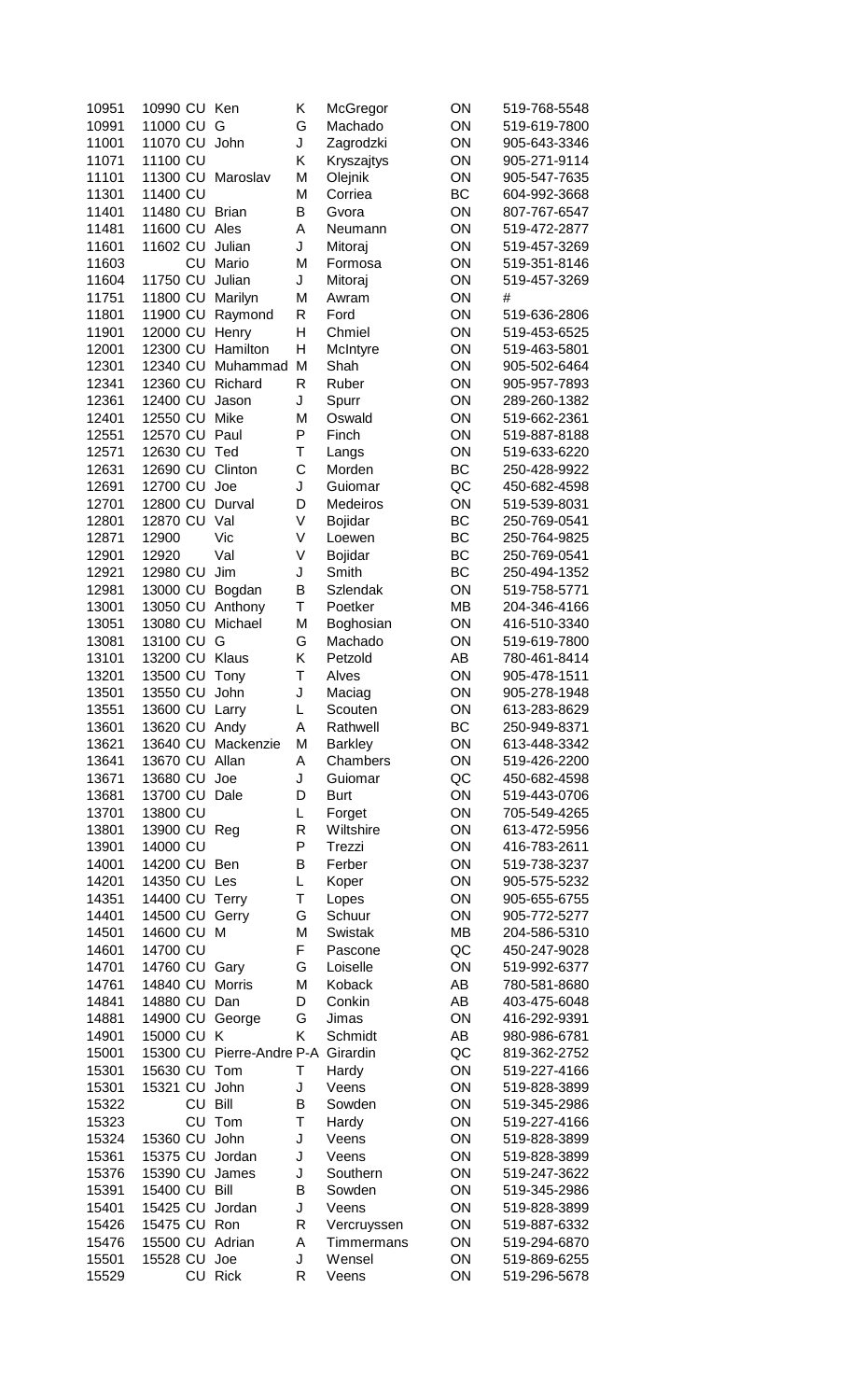| 15530 | 15537 CU       |    | Joe                | J  | Wensel           | ON        | 519-869-6255 |
|-------|----------------|----|--------------------|----|------------------|-----------|--------------|
| 15538 |                | CU | Harry              | Η  | Winters          | ON        | 519-235-0745 |
| 15539 | 15545 CU       |    | Joe                | J  | Wensel           | ON        | 519-869-6255 |
| 15546 |                | CU | Jordan             | J  | Veens            | ON        | 519-828-3899 |
| 15547 | 15575 CU       |    | Joe                | J  | Wensel           | ON        | 519-869-6255 |
| 15576 | 15585 CU       |    | Adrian             | Α  | Timmermans       | ON        | 519-294-6870 |
|       |                |    |                    |    |                  | ON        |              |
| 15586 | 15600 CU       |    | Jack               | J  | <b>Brennan</b>   |           | 519-659-5922 |
| 15601 | 15630 CU       |    | James              | J  | Southern         | ON        | 519-247-3622 |
| 15631 |                |    | 15700 CU Albrecht  | A  | Schmalz          | ON        | 705-342-7669 |
| 15701 | 15730 CU       |    | Daniel             | D  | Dobrota          | AB        | 403-829-7793 |
| 15731 | 15780 CU       |    | Raj                | R  | Kalra            | ON        | 416-439-5198 |
| 15781 | 15800 CU       |    | Merrit             | M  | Richardson       | <b>NS</b> | 902-564-6692 |
| 15801 | 15850 CU Peter |    |                    | P  | Korzec           | ON        | 905-495-6156 |
|       |                |    |                    |    |                  |           |              |
| 15851 | 15900 CU       |    | Rob                | R  | Scott            | ON        | 519-758-0584 |
| 15901 | 16100 CU       |    | Martin             | M  | Poudrier         | QC        | 819-265-3212 |
| 16101 |                | CU | Mario              | M  | Formosa          | ON        | 519-351-8146 |
| 16102 | 16108 CU       |    | Roger              | R  | Walters          | ON        | 519-472-7538 |
| 16109 |                | CU | Ozzie              | O  | VanHaverbeke     | ON        | 519-688-2235 |
| 16110 | 16140 CU       |    | Roger              | R  | Walters          | ON        | 519-472-7538 |
| 16141 | 16160 CU       |    | Dale               | D  | Bassingthwaighte | <b>BC</b> | 250-862-5059 |
|       |                |    |                    |    |                  |           |              |
| 16161 | 16180 CU       |    |                    | JD | Anderson         | <b>NS</b> | 902-485-5836 |
| 16181 | 16190 CU Ron   |    |                    | R  | <b>Boyse</b>     | ON        | 519-424-2211 |
| 16191 | 16200 CU       |    | John               | J  | <b>Steel</b>     | <b>SK</b> | 306-764-2365 |
| 16201 | 16300 CU       |    | Ken                | Κ  | Snider           | AB        | 403-280-7620 |
| 16301 | 16350 CU       |    | Normand            | N  | Roy              | QC        | 819-583-2300 |
| 16351 | 16400 CU       |    | Joe                | J  | Zapora           | ON        | 905-387-0527 |
|       | 16500 CU       |    |                    | W  |                  | AB        |              |
| 16401 |                |    |                    |    | Hadley-Roberts   |           | 780-524-4692 |
| 16501 | 16600 CU       |    | Steven             | S  | Milton           | ON        | 905-926-9140 |
| 16601 | 16630 CU       |    | John               | J  | Taillon          | ON        | 613-933-2611 |
| 16631 | 16650 CU Louis |    |                    | L  | Santoro          | ON        | 613-826-0047 |
| 16651 | 16700 CU       |    | John               | J  | <b>Musial</b>    | ON        | 519-741-1457 |
| 16701 | 16830 CU Paul  |    |                    | P  | Daehn            | ON        | 705-949-2845 |
| 16831 | 16850 CU       |    | Claude             | C  | Gosselin         | QC        | 819-379-0774 |
|       |                |    |                    |    |                  |           |              |
| 16851 | 16900 CU       |    |                    | A  | Delpiero         | ON        | 416-239-8547 |
| 16901 | 16903 CU       |    | Joe                | J  | Malec            | ON        | 905-573-9405 |
| 16904 |                |    | Stan               | S  | Rebejko          | ON        | 905-643-3936 |
| 16905 | 16906          |    | Joe                | J  | Malec            | ΟN        | 905-573-9405 |
| 16907 |                |    | Stan               | S  | Rebejko          | ON        | 905-643-3936 |
| 16908 | 16909          |    | Joe                | J  | Malec            | ON        | 905-573-9405 |
| 16910 |                |    | Stan               | S  | Rebejko          | ON        | 905-643-3936 |
| 16911 |                |    |                    |    |                  | ON        |              |
|       | 16917          |    | Joe                | J  | Malec            |           | 905-573-9405 |
| 16918 |                |    | Stan               | S  | Rebejko          | ON        | 905-643-3936 |
| 16919 | 17000          |    | Joe                | J  | Malec            | ON        | 905-573-9405 |
| 17001 | 17200 CU       |    | Andy               | A  | Lewandowski      | AB        | 780-836-5866 |
| 17201 | 17250 CU       |    | Don                | D  | Terryberry       | ON        | 905-957-4884 |
| 17251 | 17300 CU       |    | Mike               | M  | Gander           | AB        | 780-986-6933 |
| 17301 | 17350 CU       |    | Walter             | W  | Nielson          | ON        | 905-729-2331 |
| 17351 | 17380 CU       |    |                    | W  | <b>Brown</b>     | AB        | 403-362-8754 |
|       |                |    | Wayne              |    |                  |           |              |
| 17381 | 17400 CU       |    | Stanislaw          | S  | Pyzik            | ON        | 519-742-5495 |
| 17401 | 17500 CU       |    | Frank              | F  | Marshall         | ON        | 905-459-5428 |
| 17401 | 17430 CU       |    | Robert             | R  | Simpson          | ON        | 905-450-5327 |
| 17431 | 17440 CU       |    | Wladyslaw          | W  | <b>Szott</b>     | ON        | 905-861-9332 |
| 17441 | 17460 CU       |    | Stanislaw          | S  | Matuszewski      | ON        | 905-457-9197 |
| 17461 | 17490 CU       |    | Vasila             | V  | Turda            | ON        | 416-453-6506 |
| 17491 | 17500 CU       |    |                    | J  | Trocki           | ON        | 905-796-6616 |
|       |                |    |                    |    |                  |           |              |
| 17501 | 17560 CU Ed    |    |                    | E  | Affleck          | ON        | 519-738-6366 |
| 17561 | 17640 CU       |    |                    | W  | <b>Bailey</b>    | <b>SK</b> | 306-648-2556 |
| 17641 | 17690 CU       |    |                    | R  | Leupolt          | ON        | 705-737-1471 |
| 17691 |                |    | 17700 CU Stanislaw | S  | Pyzik            | ON        | 519-742-5495 |
| 17701 | 17760 CU       |    | Shawn              | S  | <b>Burke</b>     | <b>SK</b> | 306-545-7541 |
| 17761 |                |    | 17780 CU Frank     | F  | <b>Bertok</b>    | ON        | 905-665-6908 |
| 17781 | 17820 CU       |    | James              | J  | Catania          | ON        | 519-451-0927 |
|       |                |    |                    |    |                  |           |              |
| 17821 | 17840 CU       |    | Robert             | R  | Fode             | AB        | 403-545-1517 |
| 17841 | 17900 CU       |    | Jerzy              | J  | Haluszka         | ON        | 416-761-9993 |
| 17901 | 17910 CU       |    | Jerzy              | J  | Haluszka         | ON        | 416-761-9993 |
| 17911 | 17960 CU       |    | Zenon              | Z  | <b>Broniarz</b>  | ON        | 519-668-7039 |
| 17961 | 17980 CU       |    | John               | J  | Teague           | ON        | 416-751-9733 |
| 17981 | 18000 CU       |    | Rudy               | R  | Hamid            | ON        | 416-466-7077 |
| 18001 | 18050 CU Lee   |    |                    | L  | Lambrech         | ON        | 519-652-2355 |
|       |                |    |                    |    |                  |           |              |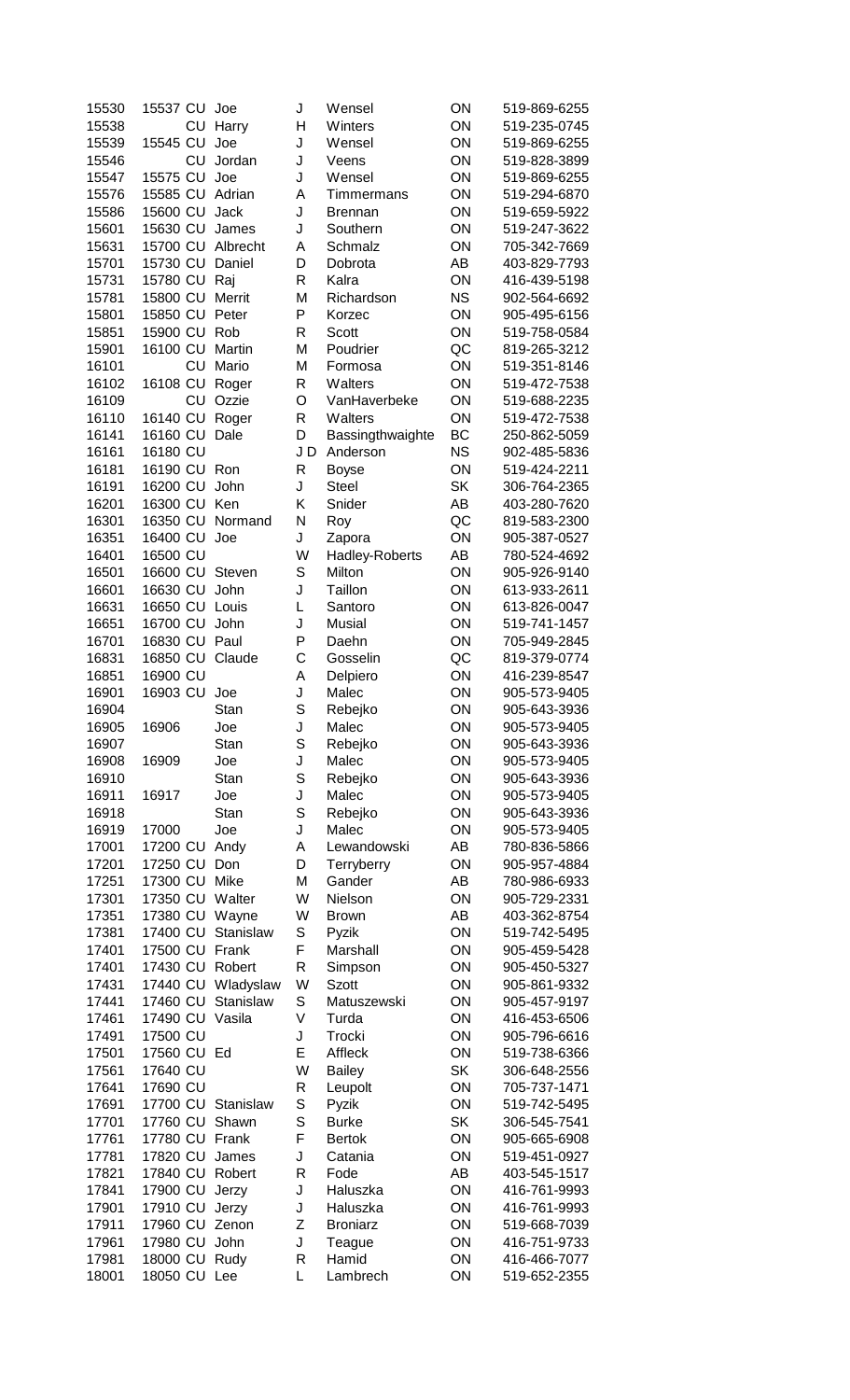| 18051 | 18100 CU       |    | Peter             | P            | <b>Dimitruk</b> | ON        | 519-922-2874 |
|-------|----------------|----|-------------------|--------------|-----------------|-----------|--------------|
| 18101 | 18130 CU       |    | Lucien            | Г            | Viaene          | PE        | 902-659-2302 |
| 18131 | 18180 CU       |    | <b>Brian</b>      | Β            | Popp            | ON        | 519-652-2942 |
| 18181 | 18200 CU       |    | Wendy             | W            | Langis          | ON        | 705-560-9710 |
| 18201 | 18330 CU       |    | Andy              | Α            | Skrobot         | <b>NB</b> | 506-546-2073 |
| 18331 | 18390 CU       |    |                   | J            | Forsyth         | ON        | 416-241-7630 |
| 18391 | 18420 CU       |    | Michel            | M            | L'Heureux       | QC        | 819-373-5414 |
| 18421 | 18470 CU       |    | Louise            | L            | Grant           | ON        | 705-647-3899 |
| 18471 | 18540 CU       |    | Nicola            | N            | Nalli           | ON        | 416-653-2614 |
| 18541 | 18590 CU       |    | Mike              | M            | Dziarmaga       | AB        | 780-973-3192 |
| 18591 | 18600 CU       |    | Samantha          | S            | Hill            |           | Private      |
| 18601 | 18700 CU       |    | Jerry             | J            | Mc Neil         | QC        | 819-879-2950 |
| 18701 | 18750 CU       |    | <b>Brian</b>      | B            | Nicholson       | BC        | 800-488-2985 |
| 18751 | 18780 CU Peter |    |                   | P            | Larmand         | ON        | 705-526-6611 |
| 18781 | 18786 CU       |    | Todd              | Τ            | McPherson       | ON        | 519-828-3363 |
| 18787 |                | CU | Adrian            | Α            | Timmermans      | ON        | 519-294-6870 |
| 18788 |                | CU | Paul              | P            | Finch           | ON        | 519-887-8188 |
|       |                | CU | Joe               | J            | Wensel          | ON        | 519-869-6255 |
| 18789 |                | CU | Adrian            |              |                 | ON        |              |
| 18790 |                |    |                   | Α            | Timmermans      |           | 519-294-6870 |
| 18791 |                | CU | John              | J            | Veens           | ON        | 519-828-3899 |
| 18792 |                | CU | Andrew            | Α            | Veens           | ON        | 519-296-5678 |
| 18793 |                | CU | Tom               | T            | Hardy           | ON        | 519-227-4166 |
| 18794 |                | CU | <b>Rick</b>       | R            | Veens           | ON        | 519-296-5678 |
| 18795 | 18820 CU       |    | Todd              | Τ            | McPherson       | ON        | 519-828-3363 |
| 18821 | 18870 CU       |    | <b>Bjorn</b>      | B            | <b>Bjornson</b> | BC        | 250-658-8648 |
| 18871 | 18900 CU       |    | Mike              | M            | Frappier        | ON        | 613-931-3350 |
| 18901 | 18940 CU       |    | Ken               | Κ            | Medhurst        | ON        | 905-372-3266 |
| 18941 | 18970 CU       |    | Terry             | Τ            | Lapointe        | QC        | 819-837-0112 |
| 18971 | 19000 CU       |    | Janusz            | J            | Hammer          | ON        | 905-278-0059 |
| 19001 | 19100 CU       |    | Paul              | P            | <b>Tavares</b>  | ON        | 905-643-9126 |
| 19101 | 19150 CU       |    | <b>Brad</b>       | B            | Siemens         | BC        | 250-442-8380 |
| 19151 | 19190 CU       |    | <b>Brenda</b>     | B            | Geib            | ON        | 613-936-6575 |
| 19191 | 19230 CU       |    | Lorne             | L            | McIntyre        | ON        | 613-936-6575 |
| 19231 | 19250 CU       |    | Andre             | A            | Maruszewski     | AB        | 403-293-2202 |
| 19251 | 19270 CU       |    | Roy               | R            | Rushton         | <b>NS</b> | 902-662-3076 |
| 19271 | 19350 CU       |    | Tim               | T            | Phillips        | BC        | 250-245-8241 |
| 19351 | 19420 CU       |    | Edmond            | Е            | Koleci          | ΝS        | 902-896-0047 |
| 19421 | 19440 CU       |    | Marcel            | M            | Lalonde         | QC        | 450-371-7031 |
| 19441 | 19460 CU       |    | Joe               | J            | Van Daele       | PE        | 902-838-4232 |
| 19461 | 19530 CU Jeff  |    |                   | J            | de Vries        | ON        | 613-385-2416 |
| 19531 |                |    | 19550 CU Shawn    | S            | Pitman          | BC        | 250-724-0500 |
| 19551 |                |    | 19700 CU Gordon   | G            | Plews           | BC        | 250-499-2404 |
| 19701 | 19730 CU Steve |    |                   | S            | Hummell         | BC        | 250-472-0424 |
| 19731 |                |    | 19780 CU Robert   | R            | Marshall        | ON        | 519-853-5769 |
| 19731 | 19734 CU       |    |                   |              |                 |           |              |
| 19735 |                |    | CU Ron            | R            | Hastie          | ON        | 905-895-9284 |
| 19736 | 19737 CU       |    |                   |              |                 |           |              |
| 19738 | 19739 CU Ron   |    |                   | R            | Hastie          | ON        | 905-895-9284 |
| 19740 |                | CU |                   |              |                 |           |              |
| 19741 |                |    | CU Ron            | R            | Hastie          | ON        | 905-895-9284 |
| 19742 |                | CU |                   |              |                 |           |              |
| 19743 |                |    | CU Ron            | R            | Hastie          | ON        | 905-895-9284 |
| 19744 | 19780 CU       |    |                   |              |                 |           |              |
| 19781 | 19810 CU       |    | Mike              | M            | Kelm            | ON        | 905-454-5911 |
| 19811 | 19830 CU Rob   |    |                   | $\mathsf{R}$ | Eastland        | ON        | 905-358-9094 |
| 19831 | 19850 CU Joe   |    |                   | J            | Oberda          | ON        | 519-641-0743 |
| 19851 | 19900 CU Art   |    |                   | Α            | Wheeler         | AB        | 403-362-6896 |
| 19901 | 19950 CU Jan   |    |                   | J            | Janik           | AB        | 780-438-0071 |
| 19951 |                |    | 20000 CU Samantha | S            | Hill            |           | Private      |
|       | 20030 CU Llyod |    |                   | L            |                 | ON        | 519-621-5689 |
| 20001 | 20070 CU Dick  |    |                   |              | Dunn            | SK        |              |
| 20031 |                |    |                   | D            | Taylor          |           | 306-778-3890 |
| 20071 | 20150 CU David |    |                   | D            | Reed            | ON        | 705-786-9499 |
| 20151 |                |    | CU Jeff           | J            | Wilbur          | ON        | 519-683-2967 |
| 20152 | 20180 CU Mike  |    |                   | M            | Allen           | ON        | 519-681-9586 |
| 20181 | 20200 CU Ben   |    |                   | В            | Popp            | ON        | 519-773-9427 |
| 20201 | 20250 CU       |    | George            | G            | Christou        | ВC        | 250-315-0433 |
| 20251 | 20300 CU Ron   |    |                   | R            | Chesney         | ON        | 519-467-5213 |
| 20301 | 20330 CU       |    | Albert            | Α            | Lauwereys       | ON        | 519-627-4864 |
| 20331 |                |    | 20380 CU Andrew   | A            | Fowler          | ON        | 905-692-3371 |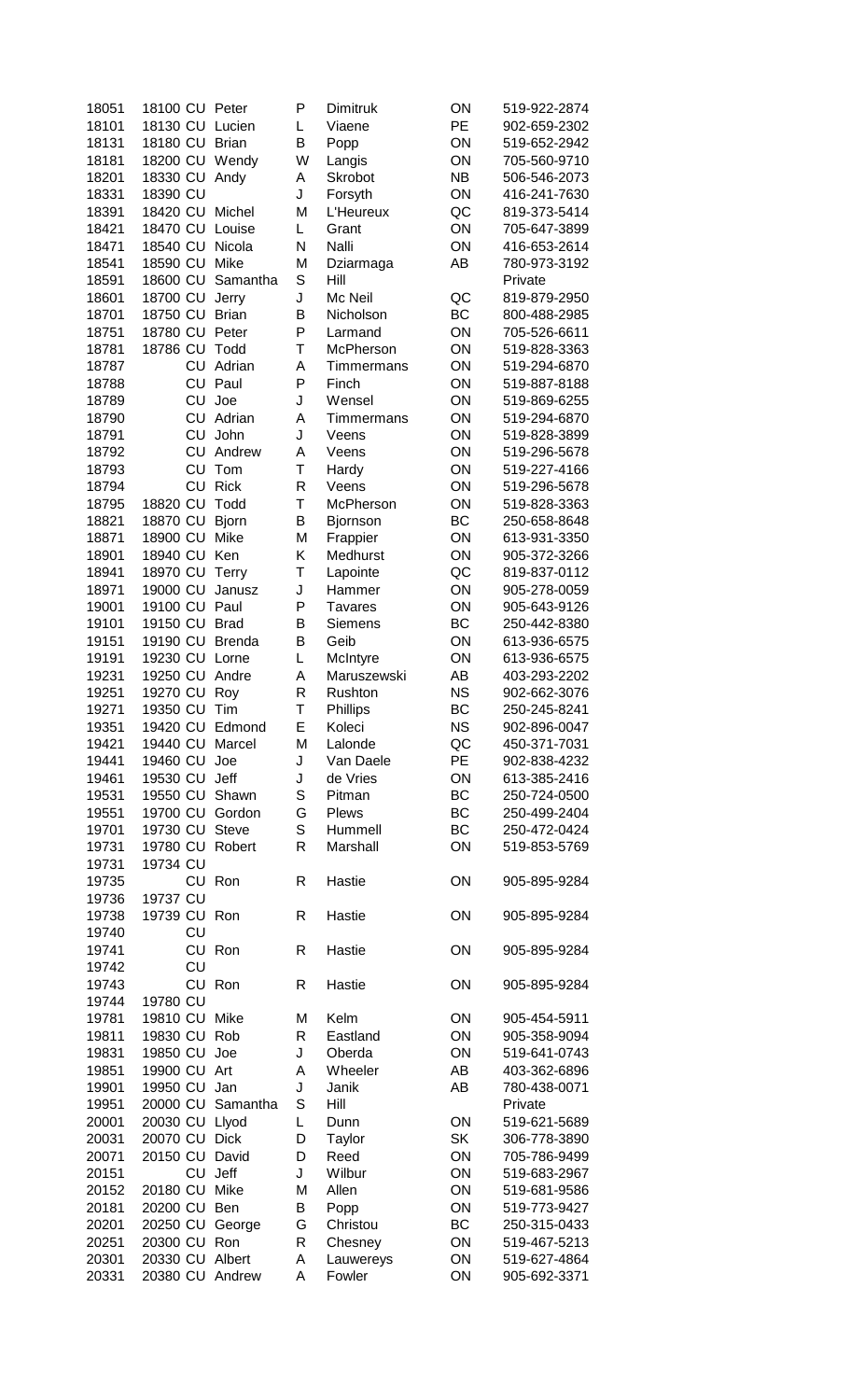| 20381 | 20390 CU       |         | Ben              |
|-------|----------------|---------|------------------|
| 20391 | 20400 CU       |         | Hugh             |
| 20401 | 20420 CU       |         | Κ                |
| 20421 | 20440 CU       |         | <b>Nick</b>      |
| 20441 | 20470 CU       |         | <b>Billy</b>     |
| 20471 | 20500 CU       |         | Hugh             |
| 20501 | 20600 CU       |         | Keith            |
|       |                |         |                  |
| 20601 | 20620 CU       |         | Hal              |
| 20621 | 20650 CU       |         | Andrew           |
| 20651 | 20670 CU Wade  |         |                  |
| 20671 | 20700 CU Mike  |         |                  |
| 20701 |                |         | 20800 CU Kenneth |
| 20801 |                | CU Jeff |                  |
| 20802 |                |         | CU Geoff         |
| 20803 |                | CU      | Tom              |
|       |                |         | CU Wayne         |
| 20804 |                |         |                  |
| 20805 | 20840 CU Tom   |         |                  |
| 20841 | 20860 CU       |         | George           |
| 20861 | 20880 CU Mike  |         |                  |
| 20881 | 20900 CU Mel   |         |                  |
| 20901 | 21000 CU       |         | Jeff             |
| 21001 | 21050 CU Fred  |         |                  |
| 21051 | 21080 CU       |         | Gil              |
| 21081 |                |         |                  |
|       |                |         | 21160 CU Lorenzo |
| 21161 | 21170 CU       |         | Wynn             |
| 21171 | 21190 CU       |         | <b>Brian</b>     |
| 21191 | 21200 CU Glen  |         |                  |
| 21201 |                |         | 21300 CU Kristen |
| 21301 | 21320 CU       |         | Charlie          |
| 21321 | 21350 CU       |         | Larry            |
| 21351 |                | CU      | Sam              |
| 21352 |                |         | CU Joe           |
|       | 21370 CU Sam   |         |                  |
| 21353 |                |         |                  |
| 21371 | 21400 CU Jozef |         |                  |
| 21401 | 21460 CU Wally |         |                  |
| 21461 | 21500 CU       |         | Andrej           |
| 21501 | 21600 CU       |         | Chris            |
| 21601 | 21650 CU       |         | Czeskaw          |
| 21651 | 21690 CU       |         | Bogdan           |
| 21691 | 21700 CU       |         | Les              |
| 21701 |                |         | Zolzistow        |
|       | 21730 CU       |         |                  |
| 21731 | 21760 CU       |         | Greg             |
| 21761 | 21780 CU       |         |                  |
| 21781 | 21800 CU       |         | Frank            |
| 21801 | 21900 CU       |         | Rene             |
| 21901 | 22000 CU       |         | С                |
| 22001 | 22200 CU       |         | Gilles           |
| 22201 | 22240 CU       |         | Joseph           |
| 22241 | 22290 CU       |         | Bob              |
|       |                |         |                  |
| 22291 | 22300 CU       |         | Gardi            |
| 22301 | 22340 CU       |         | Keith            |
| 22341 | 22390 CU       |         | Reg              |
| 22391 | 22397 CU       |         | Tom              |
| 22398 | 22400 CU       |         | John             |
| 22401 | 22440 CU       |         | Robert           |
| 22441 | 22470 CU       |         | George           |
|       |                |         | Konrad           |
| 22471 | 22500 CU       |         |                  |
| 22501 | 23000 CU       |         | Frank            |
| 23001 | 23040 CU       |         | Julian           |
| 23041 | 23060 CU       |         | Gordon           |
| 23061 | 23080 CU       |         | Vertille         |
| 23081 | 23100 CU       |         | Wes              |
| 23101 | 23200 CU       |         | Lou              |
| 23201 | 23250 CU       |         |                  |
|       |                |         |                  |
| 23251 | 23280 CU       |         | Tony             |
| 23281 |                |         |                  |
|       | 23290 CU       |         | George           |
| 23291 | 23300 CU       |         | Melvin           |
| 23301 | 23350 CU       |         | Ron              |

| 20381 | 20390 CU       |    | Ben                | В | Popp            | ON        | 519-773-9427 |
|-------|----------------|----|--------------------|---|-----------------|-----------|--------------|
| 20391 | 20400 CU       |    | Hugh               | Η | MacEachern      | <b>NS</b> | 902-462-7988 |
| 20401 | 20420 CU       |    | Κ                  | Κ | George          | ON        | 807-548-5497 |
| 20421 | 20440 CU       |    | <b>Nick</b>        | N | DiPierdomenico  | ON        | 519-736-6543 |
| 20441 |                |    |                    | B | Madore          | <b>NS</b> |              |
|       | 20470 CU       |    | <b>Billy</b>       |   |                 |           | 902-849-7692 |
| 20471 | 20500 CU       |    | Hugh               | Η | MacEachern      | <b>NS</b> | 902-462-7988 |
| 20501 | 20600 CU       |    | Keith              | Κ | Hume            | BC        | 250-378-6570 |
| 20601 | 20620 CU       |    | Hal                | H | Hickton         | ON        | 519 674 2352 |
| 20621 | 20650 CU       |    | Andrew             | A | Kelm            | ON        | 905-459-0170 |
| 20651 | 20670 CU       |    | Wade               | W | Engstrom        | BC        | 250-724-7324 |
|       |                |    |                    |   |                 |           |              |
| 20671 | 20700 CU       |    | Mike               | M | Kebick          | ON        | privite      |
| 20701 | 20800 CU       |    | Kenneth            | Κ | Roy             | QC        | 819-604-1416 |
| 20801 |                | CU | Jeff               | J | deVries         | ON        | 613-385-2416 |
| 20802 |                | CU | Geoff              | G | Ubdegrove       | ON        | 613-382-4005 |
| 20803 |                | CU | Tom                | T | Saunders        | ON        | 613-285-4629 |
| 20804 |                | CU | Wayne              | W | Whaley          | ON        | 613-374-1884 |
|       |                |    |                    |   |                 |           |              |
| 20805 | 20840 CU       |    | Tom                | Τ | Saunders        | ON        | 613-285-4629 |
| 20841 | 20860 CU       |    | George             | G | Allaer          | ON        | 519-627-3913 |
| 20861 | 20880 CU       |    | Mike               | M | <b>Kebick</b>   | ON        | privite      |
| 20881 | 20900 CU       |    | Mel                | M | <b>Brand</b>    | ON        | 519-768-3391 |
| 20901 | 21000 CU       |    | Jeff               | J | Ogrodnick       | <b>SK</b> | 306-522-8172 |
| 21001 | 21050 CU       |    | Fred               | F | <b>Drew</b>     | ON        | 705-248-3022 |
|       |                |    |                    |   |                 |           |              |
| 21051 | 21080 CU       |    | Gil                | G | Cruz            | ON        | 705-458-0774 |
| 21081 | 21160 CU       |    | Lorenzo            | L | Fiaschetti      | QC        | 450-478-2889 |
| 21161 | 21170 CU       |    | Wynn               | W | Toronitz        | BC        | 250-652-5581 |
| 21171 | 21190 CU       |    | <b>Brian</b>       | B | Kulbacki        | ON        | 519-966-9724 |
| 21191 | 21200 CU       |    | Glen               | G | Thornley        | ON        | 519-389-6552 |
|       |                |    | Kristen            | Κ |                 |           |              |
| 21201 | 21300 CU       |    |                    |   | Marshman        | ON        | 905-342-9979 |
| 21301 | 21320 CU       |    | Charlie            | C | Dell            | ON        | 519-376-5178 |
| 21321 | 21350 CU       |    | Larry              | L | Spiessman       | ON        | 519-538-2633 |
| 21351 |                | CU | Sam                | S | Grant           | ON        | 905-983-6177 |
| 21352 |                | CU | Joe                | J | Formosa         | ON        | 905-576-9021 |
| 21353 | 21370 CU       |    | Sam                | S | Grant           | ON        | 905-983-6177 |
|       |                |    |                    |   |                 |           |              |
| 21371 | 21400 CU       |    | Jozef              | J | Bielanski       | ON        | 416-251-4886 |
| 21401 | 21460 CU       |    | Wally              | W | <b>Beelik</b>   | ON        | 905-722-5877 |
| 21461 | 21500 CU       |    | Andrej             | Α | <b>Bukowski</b> | ON        | 905-270-9750 |
| 21501 | 21600 CU       |    | Chris              | С | Kumar           | ON        | 519-780-1380 |
| 21601 | 21650 CU       |    | Czeskaw            | C | Golomka         | ON        | 416-255-2298 |
| 21651 | 21690 CU       |    | Bogdan             | В | Dec             | ON        | 416-251-4886 |
|       |                |    |                    |   |                 |           |              |
| 21691 | 21700 CU       |    | Les                | Г | Farkas          | ON        | 905-857-1258 |
| 21701 |                |    | 21730 CU Zolzistow | Z | Bartyzel        | ON        | 416-737-6893 |
| 21731 | 21760 CU       |    | Greg               | G | Kuzemuzak       | ON        | 905-702-1518 |
| 21761 | 21780 CU       |    |                    | Η | Schwetje        | ВC        | 250-499-5625 |
| 21781 | 21800 CU Frank |    |                    | F | Szabo           | ON        | 416-818-4671 |
| 21801 | 21900 CU       |    | Rene               | R | Daoust          | QC        | 450-373-7800 |
|       |                |    |                    |   |                 |           |              |
| 21901 | 22000 CU       |    | $\mathsf{C}$       | C | Sword           | ON        | 519-371-4818 |
| 22001 | 22200 CU       |    | Gilles             | G | Chaloux         | QC        | 450-444-4555 |
| 22201 | 22240 CU       |    | Joseph             | J | Urban           | ON        | 613-821-4003 |
| 22241 | 22290 CU       |    | <b>Bob</b>         | В | Lawrence        | ON        | 519-583-0568 |
| 22291 | 22300 CU       |    | Gardi              | G | Gamboa          | ON        | 647-998-1229 |
| 22301 | 22340 CU       |    | Keith              | Κ | Edgley          | ON        | 613-382-8404 |
|       |                |    |                    |   |                 |           |              |
| 22341 | 22390 CU       |    | Reg                | R | Wiltshire       | ON        | 613-472-5956 |
| 22391 | 22397 CU       |    | Tom                | T | Foote           | ON        | 519-688-7395 |
| 22398 | 22400 CU       |    | John               | J | Jacques         | ON        | 519-842-5717 |
| 22401 | 22440 CU       |    | Robert             | R | Fode            | AB        | 403-545-1517 |
| 22441 | 22470 CU       |    | George             | G | Sharples        | ON        | 905-679-4192 |
| 22471 | 22500 CU       |    | Konrad             | Κ | Kramer          | ON        | 807-475-3400 |
|       |                |    |                    |   |                 |           |              |
| 22501 | 23000 CU       |    | Frank              | F | Cesario         | AB        | 780-454-5367 |
| 23001 | 23040 CU       |    | Julian             | J | Mitoraj         | ON        | 519-457-3269 |
| 23041 | 23060 CU       |    | Gordon             | G | Whale           | ON        | 416-267-2667 |
| 23061 | 23080 CU       |    | Vertille           | V | Campbell        | ON        | 416-265-9845 |
| 23081 | 23100 CU       |    | Wes                | W | Niewola         | ON        | 519-421-1892 |
| 23101 | 23200 CU Lou   |    |                    | Г | Petrozza        | ON        | 519-925-6896 |
|       | 23250 CU       |    |                    | M |                 | ON        |              |
| 23201 |                |    |                    |   | Leegstra        |           | 519-647-2903 |
| 23251 | 23280 CU       |    | Tony               | Τ | VanRooy         | ON        | 519-773-3846 |
| 23281 | 23290 CU       |    | George             | G | Jimas           | ON        | 416-292-9391 |
| 23291 | 23300 CU       |    | Melvin             | M | Noble           | ON        | 705-738-4078 |
| 23301 | 23350 CU       |    | Ron                | R | Chesney         | ON        | 519-467-5213 |
| 23351 | 23360 CU       |    | Tony               | T | Nagy            | ON        | 519-875-4753 |
|       |                |    |                    |   |                 |           |              |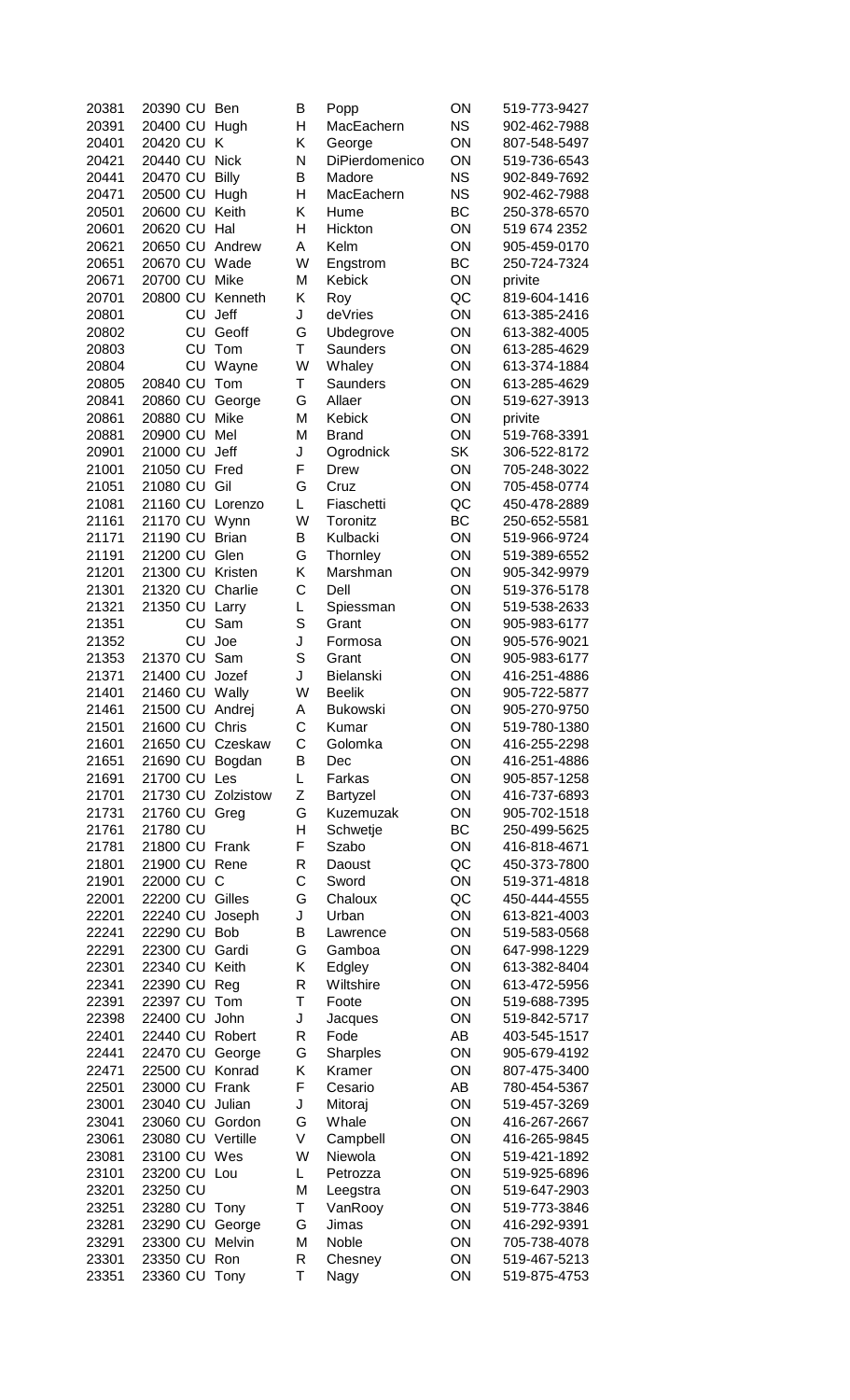| 23361          | 23380 CU           | Randy          | R      | Leafloor        | ON        | 613-228-0973                 |
|----------------|--------------------|----------------|--------|-----------------|-----------|------------------------------|
| 23381          | 23500 CU           | lain           | L      | Greer           | <b>SK</b> | 306-783-1552                 |
| 23501          | 23540 CU           | Bohdan         | B      | Lepok           | AB        | 403-685-2208                 |
| 23541          | 23570 CU           | Jeffery        | J      | Hall            | <b>NS</b> | 902-758-1119                 |
| 23571          | 23590 CU           |                | W      | Rivait          | ON        | 519-974-8654                 |
| 23591          | 23600 CU Eric      |                | E      | Platteeuw       | ON        | 519-631-8538                 |
| 23601          | 23610 CU           | Marcel         | M      | D'Hondt         | ON        | Private                      |
| 23611          | 23630 CU           | Lawrence       | L      | <b>Breckon</b>  | ON        | 905-477-4227                 |
| 23631          | 23650 CU Fernando  |                | F      | Dacosta         | ON        | 416-785-7595                 |
| 23651          | 23700 CU           | Mark           | M      | <b>Bianchet</b> | ON        | 613-536-7159                 |
| 23701          | 23720 CU           | Jerry          | J      | Antonissen      | ON        | 519-773-8981                 |
| 23721          | 23760 CU           | Gary           | G      | <b>Rusk</b>     | ON        | 519-364-5365                 |
| 23761          | 23770 CU           |                | R      | Walters         | ON        | 519-472-7538                 |
| 23771          | 23790 CU Fred      |                | F      | Drew            | ON        | 705-248-3022                 |
| 23791          | 23800 CU Walter    |                | W      | Olszewski       | ON        | 519-631-8621                 |
| 23801          | 23820 CU           | Sylvester      | S      | Magda           | ON        | 416-251-9399                 |
| 23821          | 23870 CU           | Ryan           | R      | Harvey          | <b>NS</b> | 902-499-6500                 |
| 23871          | 23890 CU           | Carmelo        | C      | Cannova         | ON        | 416-936-1944                 |
| 23891          | 23900 CU           | Walter         | W      | Olszewski       | ON        | 519-631-8621                 |
| 23901          | 23950 CU           |                | T      | Mason           | ON        | 705-385-2692                 |
| 23951          | 23970 CU           | Vertille       | V      | Campbell        | ON        | 416-265-9845                 |
| 23971          | 23990 CU           | Ron            | R      | Marriott        | ON        | 519-284-3580                 |
| 23991          | 24000 CU           | Patrick        | P      | Kleyn           | ON        | 416-282-6037                 |
| 24001          | 24100 CU           | Walter         | W      | Drobny          | ON        | 905-727-6267                 |
| 24101          | 24150 CU           | Ned            | N      | Alnahawi        | AB        | 403-246-2747                 |
| 24151          | 24180 CU           | Mackenzie      | M      | <b>Barkley</b>  | ON        | 613-448-3342                 |
| 24181          | 24200 CU           | Ed             | E      | Dowd            | ON        | 613-923-5308                 |
| 24201          | 24240 CU Pete      |                | P      | Voskamp         | ON        | 519-631-6685                 |
| 24241          | 24270 CU           | Peter          | P      | Kuo             | ON        | 905-943-7422                 |
| 24271          | 24290 CU           | Joe            | J      | Splinter        | ON        | 613-544-5143                 |
| 24291          | 24300 CU           | George         | G      | Welsh           | BC        | 250-554-3541                 |
| 24301          | 24340 CU           | Sam            | S      | Ferrara         | ON        | 905-987-9960                 |
| 24341          | 24370 CU Neil      |                | N      | Caine           | BC        | 250-378-3713                 |
| 24371          | 24380 CU           | Carlo          | C      | Bertolissio     | ON        | 519-944-1826                 |
| 24381          | 24390 CU           | Joe            | J      | Torchia         | ON        | 905-452-7141                 |
| 24391          | 24400 CU Stanislaw |                | S      | Matuszewski     | ON        | 905-457-9197                 |
| 24401          | 24450 CU Joe       |                | J      | Wensel          | ΟN        | 519-869-6255                 |
|                |                    |                |        |                 |           |                              |
|                |                    |                |        |                 |           |                              |
| 24501          | 24600              | Raymond        | R      | Ford            | ON        | 519-636-2806                 |
| 24601          | 24680              | Dino           | D      | Reali           | ON        | 519-455-5823                 |
| 24681          | 24700              | Ron            | R      | Chesney         | ON        | 519-467-5213                 |
| 24701          | 24750              | Reg            | R      | Wiltshire       | ON        | 613-472-5956                 |
| 24751          | 24780              | Vasila         | V      | Turda           | ON        | 416-453-6506                 |
| 24781          | 24800              | Llyod          | L      |                 |           |                              |
| 24801          | 24830              |                |        | Jobson          | AB        | 780-532-7533                 |
| 24831          |                    | David          | D      | Ottaway         | ON        | 705-538-1542                 |
| 24841          | 24840              | <b>Bob</b>     | B      | Mathieson       | ON        | 519-524-2789                 |
| 24851          | 24850              | Sam            | S      | Corriveau       | ON        | 519-284-1524                 |
|                | 24900              | Fred           | F      | Drew            | ON        | 705-248-3022                 |
| 24901          | 25000              | Glenn          | G      | Scobie          | ON        | 613-821-3145                 |
| 25001          | 25020              | Fred           | F      | Steenwyk        | ON        | 613-498-0138                 |
| 25021          | 25170              | Keith          | Κ      | Hume            | BC        | 250-378-6570                 |
| 25171          | 25190              | Jerzy          | J      | Haluszka        | ON        | 416-761-9993                 |
| 25191          | 25210              | Vertille       | V      | Campbell        | ON        | 416-265-9845                 |
| 25211          | 25230              | Bohdan         | B      | Lepok           | AB        | 403-685-2208                 |
| 25231          | 25260              | Lorenzo        | L      | Fiaschetti      | QC        | 450-478-2889                 |
| 25261          | 25280              | Jacques        | J      | Baillargeon     | QC        | 418-847-9654                 |
| 25281          | 25300              | Jaques         | J      | Nadeau          | QC        | 418-876-3640                 |
| 25301          | 25340              | Gary           | G      | Doyle           | ON        | 613-284-6206                 |
| 25341          | 25360              | Lou            | L      | Petrozza        | ON        | 519-925-6896                 |
| 25361          | 25370              | Norman         | N      | Tropea          | ON        | 519-941-6029                 |
| 25371          | 25420              | Mike           | M      | Kebick          | ON        | privite                      |
| 25421          | 25440 CU           | Claude         | C      | Rothgiesser     | ON        | 416-631-8442                 |
| 25441          | 25490              | <b>Bob</b>     | B      | Collins         | ON        | 705-759-6191                 |
| 25491          | 25520 CU           | Walt           | W      | Gregoruk        | ON        | 807-473-5902                 |
| 25521          | 25540              | Larry          | L      | Wakelin         | ON        | 705-799-6561                 |
| 25541          | 25570              | <b>Brian</b>   | B      | Harvey          | ON        | 416-225-3918                 |
| 25571<br>25591 | 25590<br>25620     | Dave<br>Dennis | D<br>D | Westra<br>Lee   | ON<br>BC  | 519-467-5252<br>250-748-9674 |